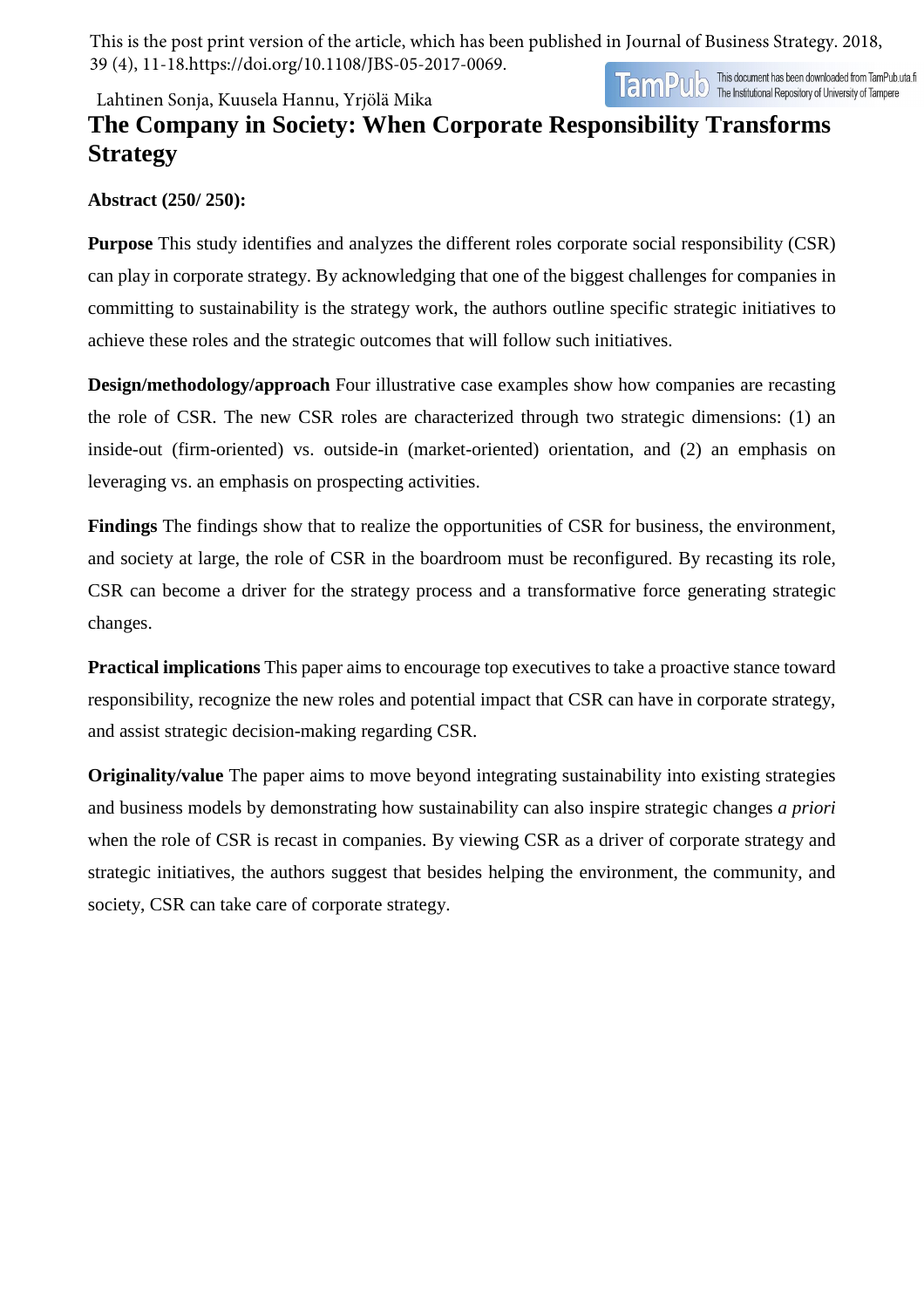### **1. Introduction**

Top executives' decision-making is strategic in nature: it includes considerations of the company's long-term viability and the ability to answer multifaceted challenges in the global environment. One of the domains increasingly attracting the attention of top executives is the strategic decision-making concerning corporate social responsibility (CSR). While most top executives today are recognizing the environmental, economic, and social challenges related to their business and making necessary changes to their business operations, a clear understanding of the role of CSR in corporate strategy remains a challenge for many. Prior research has widened our understanding of the strategic nature of CSR by focusing on integrating sustainability into existing strategies and business models. In this paper, we demonstrate how sustainability can also inspire new strategic initiatives and drive strategic changes *a priori* when the role of CSR is recast in companies.

The purpose of this study is therefore to identify and analyze the different roles that CSR can take in corporate strategy. By acknowledging that one of the biggest challenges for companies in committing to sustainability is the strategy work (Bonn and Fisher, 2011), we outline specific strategic initiatives that companies can undertake, and propose well-defined roles for CSR that might help companies to understand the opportunities sustainability can offer. We also shed light on the strategic outcomes that companies might expect when they undertake these initiatives.

This paper addresses the call for a new approach to strategy regarding sustainability issues (McPhee, 2014). We argue that through role recasting, CSR can become a transformative force generating strategic changes, rather than only an "ingredient"—or a "retroactive addition" (Alberti *et al.*, 2017)—that needs to be integrated into the existing corporate strategy. Thus, we encourage companies to take a proactive stance toward sustainability in their strategy, and we characterize the new CSR roles through two strategic dimensions: (1) an inside-out (firm-oriented) vs. outside-in (market-oriented) orientation, and (2) an emphasis on leveraging vs. an emphasis on prospecting activities. We use illustrative case examples to show how four different companies, each operating in challenging industries regarding responsibility, are recasting the role of CSR by approaching it as a strategic opportunity to make an impact on business, people, and the planet, also known as the triple bottom line (Elkington, 1997).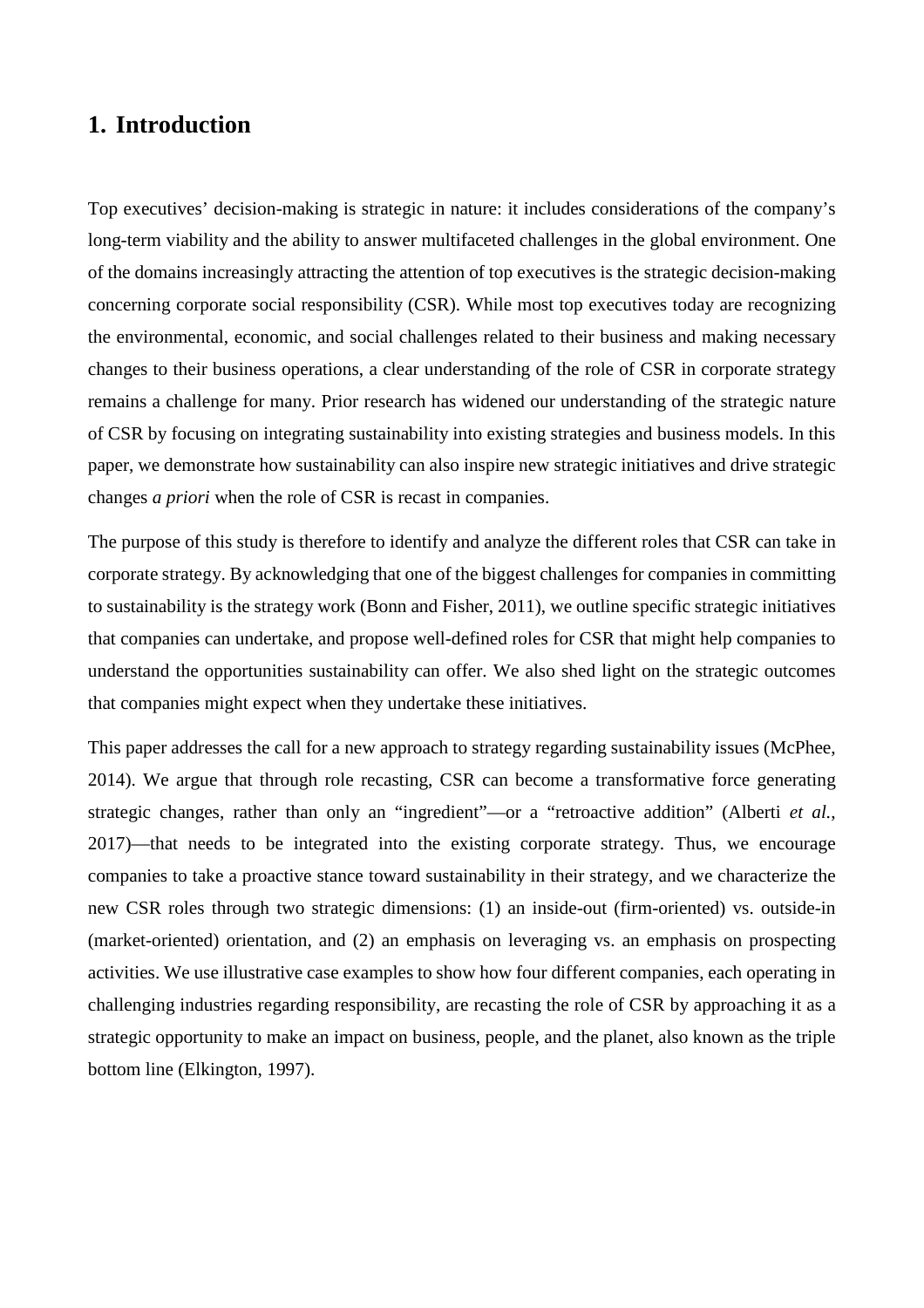### **2. The evolving role of CSR**

Mirroring the changing landscape of business and the environment at large, the concept and usage of CSR is constantly evolving and taking new forms. Building on to the ideas of Carroll (1999), we propose that CSR consists of legal, economic, ethical, and operational dimensions, which are complementary—rather than contradictory—ways of viewing the concept. Thus, we argue that CSR, as a definitional construct, is multidimensional.

As stated by Matten and Moon (2008, 405), "at the core of CSR is the idea that it reflects the social imperatives and the social consequences of business success." By following the recent strategic turn in CSR literature, we propose that CSR also reflects the strategic opportunities for business success, amplifying the strategic imperative for responsible business decisions. As the evidence presented in previous studies shows (e.g., Bonn and Fisher, 2011; McPhee, 2014; Palmer and Flanagan, 2016), approaching CSR as a strategic issue is pivotal for companies today. However, to realize the multifaceted opportunities of CSR for business, its role in corporate strategy needs clarification. As top executives are responsible for shaping sustainable corporate strategies, we analyze their strategic decision-making to uncover how the role of CSR can be reconfigured.

### **3. Dimensions of strategic decision-making**

In analyzing the different roles that CSR can take in corporate strategy, it is necessary to distinguish two strategic dimensions: (1) an inside-out (firm-oriented) vs. outside-in (market-oriented) orientation, and (2) an emphasis on leveraging vs. an emphasis on prospecting activities. First, top executives must balance the two orientations in their strategic decision-making: inside-out and outside-in (Saeed *et al.,* 2015). An inside-out orientation involves making the organization's current strengths, products, and capabilities the starting point for the strategy. This type of decision-making starts with identifying the unique assets and capabilities of the organization and then searching for potential markets and strategies to leverage these unique resources. The focus is on choosing the core businesses or product categories to operate in, utilizing assets, improving productivity, and maximizing market share. Inside-out decisions include, for example, cost control, human resource management, and technology development.

An outside-in decision-making orientation takes the market as the starting point for the strategy. The focus is on interpreting market signals, such as competitor behavior, consumer trends, and customer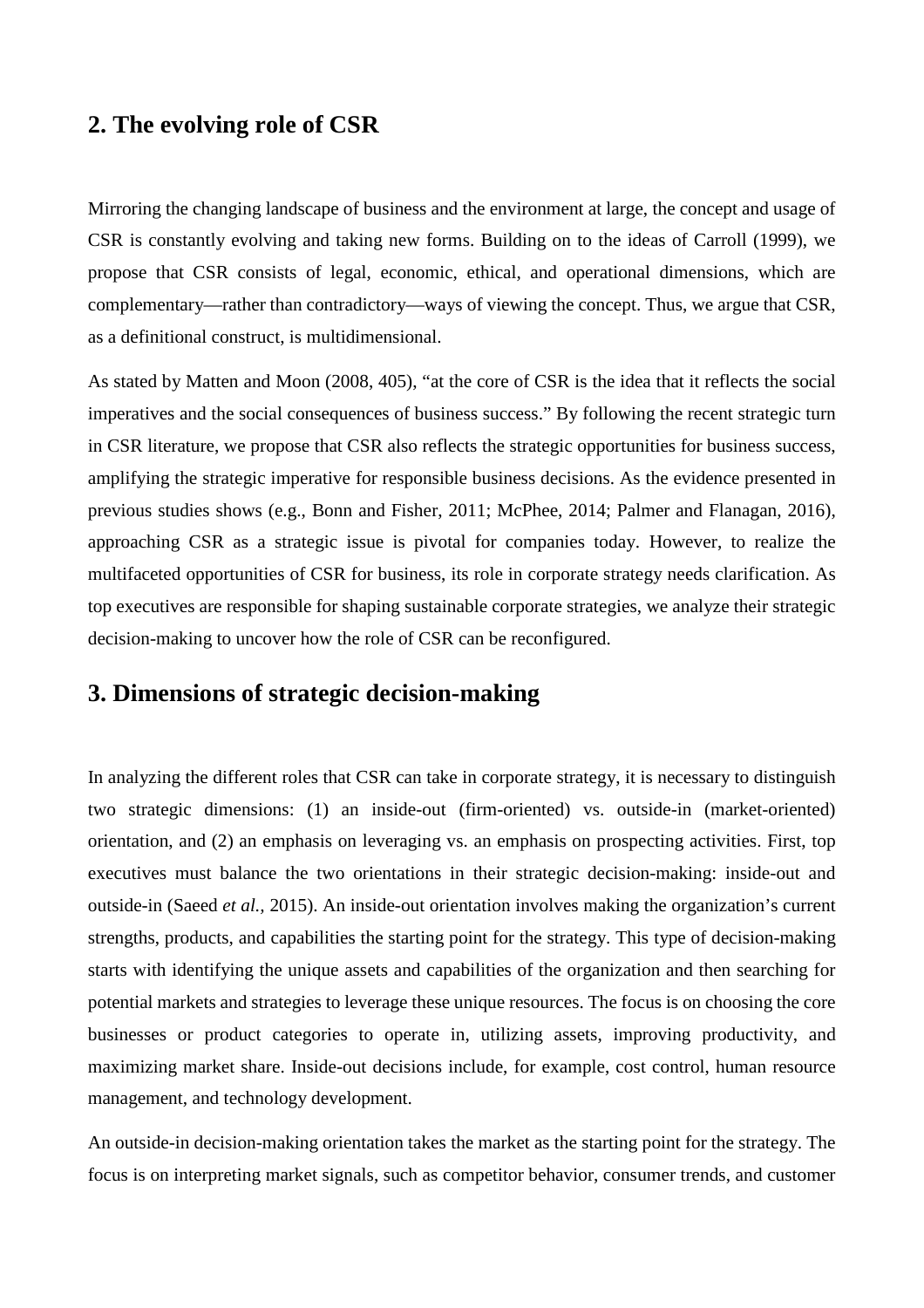processes (Saeed *et al.,* 2015). These insights are then used to anticipate, influence, and meet marketplace changes by developing new capabilities and offerings (Day and Moorman, 2010). According to this view, companies' interactions with market actors and stakeholders create valuable assets, including relationships, market insights, and goodwill (Day and Moorman, 2010; Saeed *et al.,* 2015).

Second, top executive decision-making can aim to either leverage current resources and capabilities or create new ones (March, 1991). In this study, the former type of thinking, concerned with emphasizing current (and more certain) resources, capabilities, and revenues, is labelled "leveraging". It can involve elements such as efficiency, refinement, and execution (March, 1991). Leveraging can be targeted at internal aspects, such as improving production processes, or external ones, such as utilizing the brand to generate more revenue. The latter type of thinking, which we label "prospecting," is more explorative in nature and concerned with future resources, capabilities, and revenue streams. Hence, prospecting is more risk-seeking in nature. It can include aspects such as discovery, innovation, and experimentation (March, 1991). Prospecting can involve internal possibilities, such as new technology development, or external ones, such as seizing new market opportunities.

We argue that top executives must balance these two dimensions in their strategic decision-making regarding the role of CSR. For instance, due to an overemphasis on internal processes, the inside-out orientation might distance the organization from its market and stakeholders. On the other hand, the outside-in orientation might be inefficient or cause the organization to lose its distinctive resources and capabilities if too much effort is put into chasing market trends or pleasing all outside stakeholders (Day and Moorman, 2010). Similarly, prospecting for new opportunities will take resources away from improving existing competencies (March, 1991).

### **4. Empirical study**

#### **4.1 Methodology**

The qualitative case study method allowed us to investigate the contemporary and complex issue of CSR within its real-life context, offering a practical and accessible format for the study (Yin, 2014). The four case studies presented below explicate the ways companies are recasting the role of CSR in their strategy, the strategic initiatives through which these roles are achieved, and the strategic outcomes that this role recasting can provide to proactive companies. In studying these cases, we used two different kinds of data. The primary data were generated through semi-structured interviews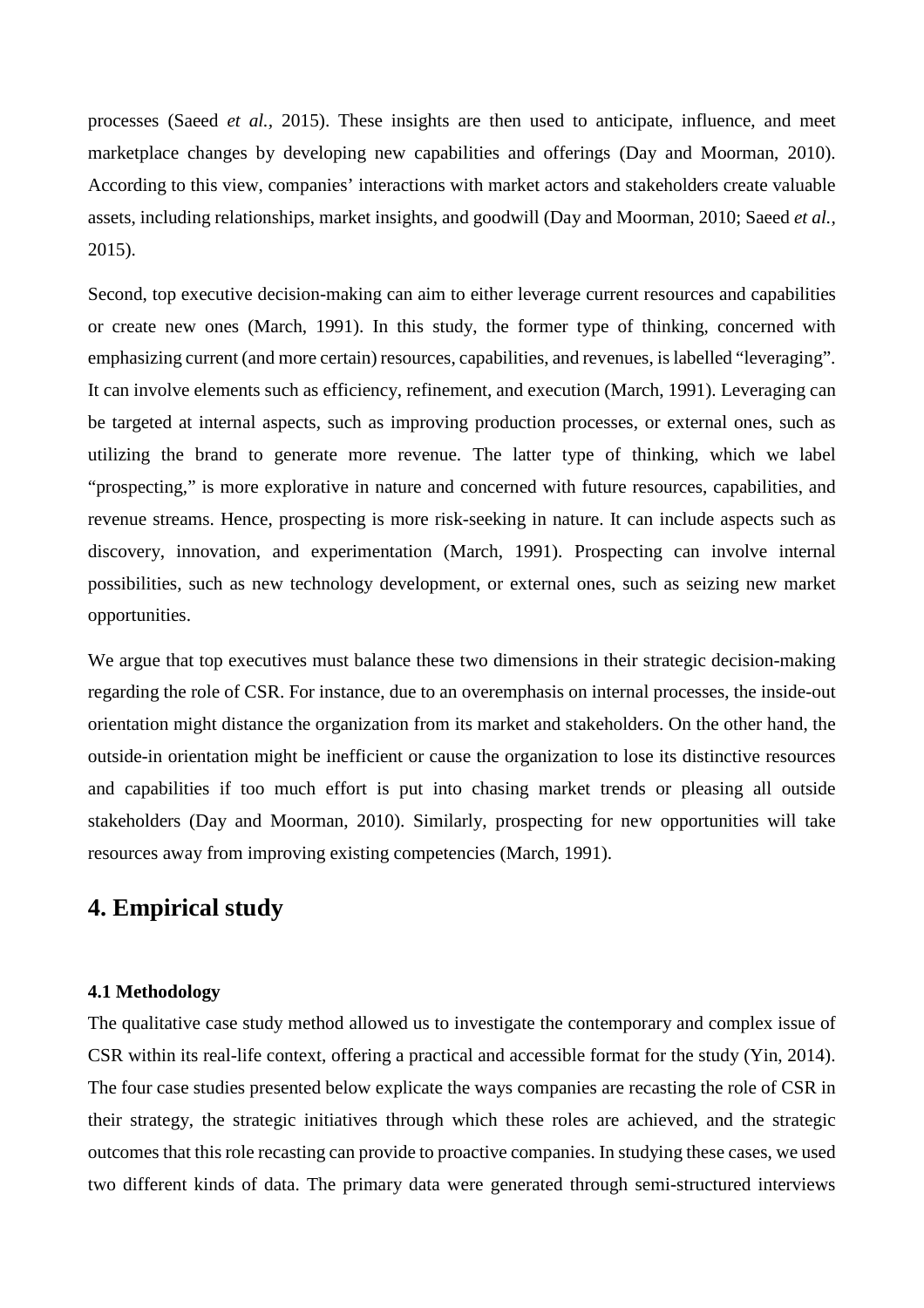(varying from 50 to 80 minutes) with senior sustainability and CSR managers who are involved in the strategic decision-making of the executive teams. The secondary data consist of annual reports, sustainability reports, and other public materials from these companies. An interpretive approach was used to analyze the central qualities of the data. To ensure anonymity, companies are identified by the letters A-D.

#### **4.2 Illustrative case examples**

Given the complex, extensive, and long-term nature of strategic decision-making, we provide a roadmap, which aims to assist senior managers and top executives in rethinking the role of CSR in corporate strategy (Figure 1). The roadmap captures the dimensions identified in our previous theoretical discussion. The illustrative case examples represent companies in both the B2B and B2C sectors, operating in the alcoholic beverage, food manufacturing, paper, and forest industries, each experiencing high pressure in terms of CSR. To engage stakeholders, enhance business performance, stimulate innovation, and transform the market based on sustainability, these companies are moving from merely integrating responsibility in their existing business models to transforming the way they do—and value—business.



Figure 1. Roadmap to reconfiguring the role of CSR.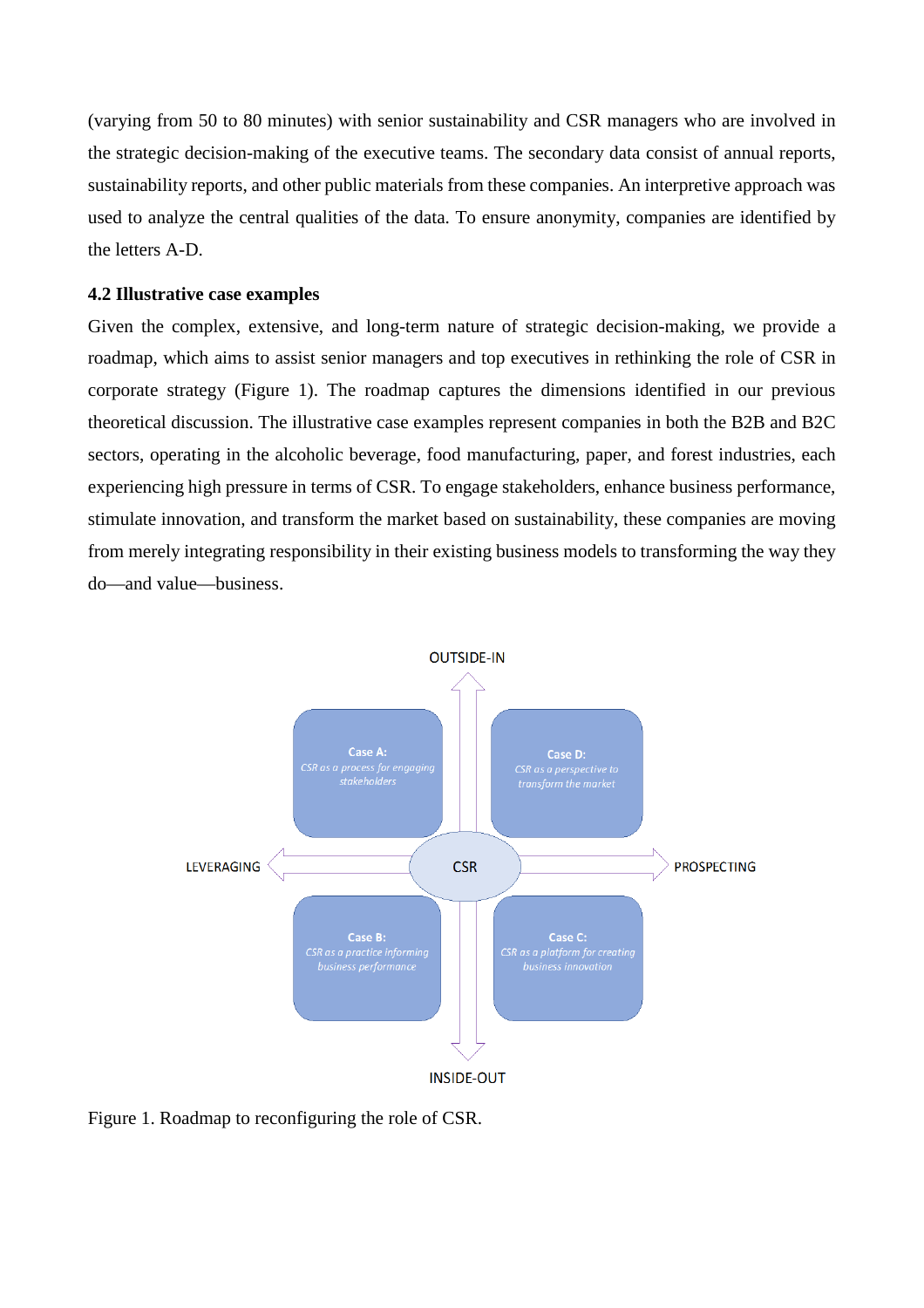#### *Case Company A*

One of the greatest challenges in CSR strategy comes from adjusting the operations of the company to the expectations of a broad network of stakeholders. Company A, a national alcoholic beverage retailer, operates with multiple stakeholders and has been struggling to balance the conflicting expectations toward the company and its special role in society. The company has a state-granted monopoly to sell alcoholic beverages containing more than 5.5 per cent alcohol per volume, and in 2015 its retail sales amounted to 1.2 billion euros. Naturally, selling products with harmful effects is the primary challenge for the responsible management of the company, but while the requirement for the company's responsibility comes from legislation, it has been looking for other ways to go beyond normative compliances to emphasize its role as a responsible player in the community.

Company A has implemented several strategic initiatives to work on environmental, economic, and social issues that are important and meaningful to its multiple stakeholders. To enable idea-sharing among all its stakeholders, the company invited all twelve key stakeholder groups—including customers, suppliers, owners, employees, authorities, and the media—to take part in the process of planning, developing, and implementing the responsible actions of the company. With over 1,300 ideas originating from its key stakeholders, the "Online Think Tank" has become an exceptional source of ideas and opportunities. By investing in issues that are recognized as important by stakeholders, Company A is embracing the concept of "stakeholder democracy" (O'Dwyer, 2005).

In terms of role recasting, Company A approaches *CSR as a process for engaging stakeholders*. As shown in Figure 1, by making the market the starting point for the CSR strategy and seeing the collaboration with stakeholders as an opportunity to create valuable assets, Company A is following the outside-in orientation and leveraging existing resources, in the form of stakeholder relationships, in its strategic decision-making. Strategic outcomes, such as greater stability within different stakeholder relationships, a minimized risk of conflict between divergent objectives, and an increased flow of market insight, create value for both the company and its stakeholders, as stakeholders can now influence rather than be influenced by Company A's responsible actions.

#### *Case Company B*

Goal-setting and measurement are prominent but difficult components of any CSR strategy (Palmer and Flanagan, 2016). The case of Company B, a leading globally operating paperboard company, shows how the company has been struggling to measure, manage, and promote the impacts its sustainability operations have on the overall business performance, even though it is recognized as one of the world's leading companies in sustainable forestry and responsible business. As a listed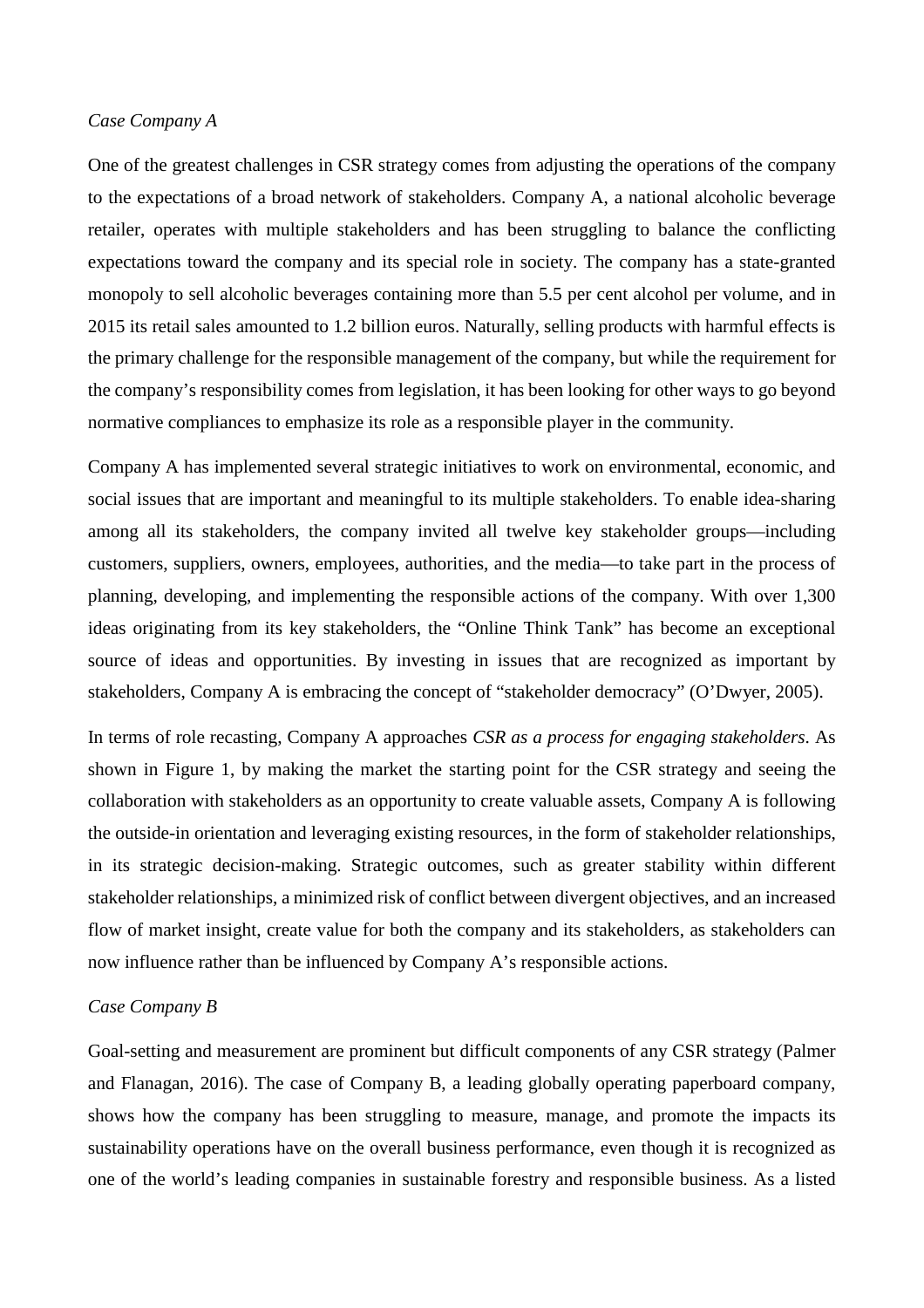company with sales of 2.0 billion euros in 2015 and operating in an industrial sector with a huge influence on global forests and sustainability, the company decided to tackle the challenge of measurement to turn the intangible benefits into measurable value for business.

Company B has undertaken several strategic initiatives to reveal the competitive advantage and improved business performance resulting from its sustainable actions, impacts, and achievements. One of these initiatives is conducting a materiality assessment through which the company has recognized the relative importance of its environmental and social activities, the ten goals that have been developed based on this assessment, and the set of key metrics that have been defined to assess its effectiveness in achieving these goals. The company has also integrated sustainability goals into the overall business performance objectives. By enlisting the senior management group in goal-setting and training all employees to understand how these goals can be achieved in their jobs, the company has ensured rigorous engagement with sustainability at all levels and has illustrated explicitly the advantages of CSR activities for its business.

Company B is recasting the role of CSR by viewing *CSR as a practice informing business performance*. Figure 1 illustrates how the company is leveraging its current resources in its strategic decision-making and emphasizing the inside-out orientation by refining the existing sustainability program in terms of goal-setting and measurement. The new role of CSR provides strategic outcomes, such as decreased costs of raw material, water, and energy use; an increased capability to differentiate the company from other, less responsible pulp and paper operators; and enhanced access to new markets and customer segments. The integrated goals and the established metrics are used for motivating, evaluating, and diagnosing sustainability's influence on overall business performance (Palmer and Flanagan, 2016) while establishing the business legitimacy.

#### *Case Company C*

One drawback of current CSR strategies stems from companies focusing on incremental adjustments, instead of innovating new business opportunities based on sustainability. The case of Company C, a leading forestry company, shows how taking an innovative approach to responsibility can create value for the business, stakeholders, and society. With sales of 9.8 billion euros in 2015, the company has moved from focusing on gradual improvements in sustainability performance to finding innovative and radical solutions to global problems. To address systemic innovations, it has created a completely new business concept based on sustainable solutions, bringing the company at the forefront of developing a modern forestry industry.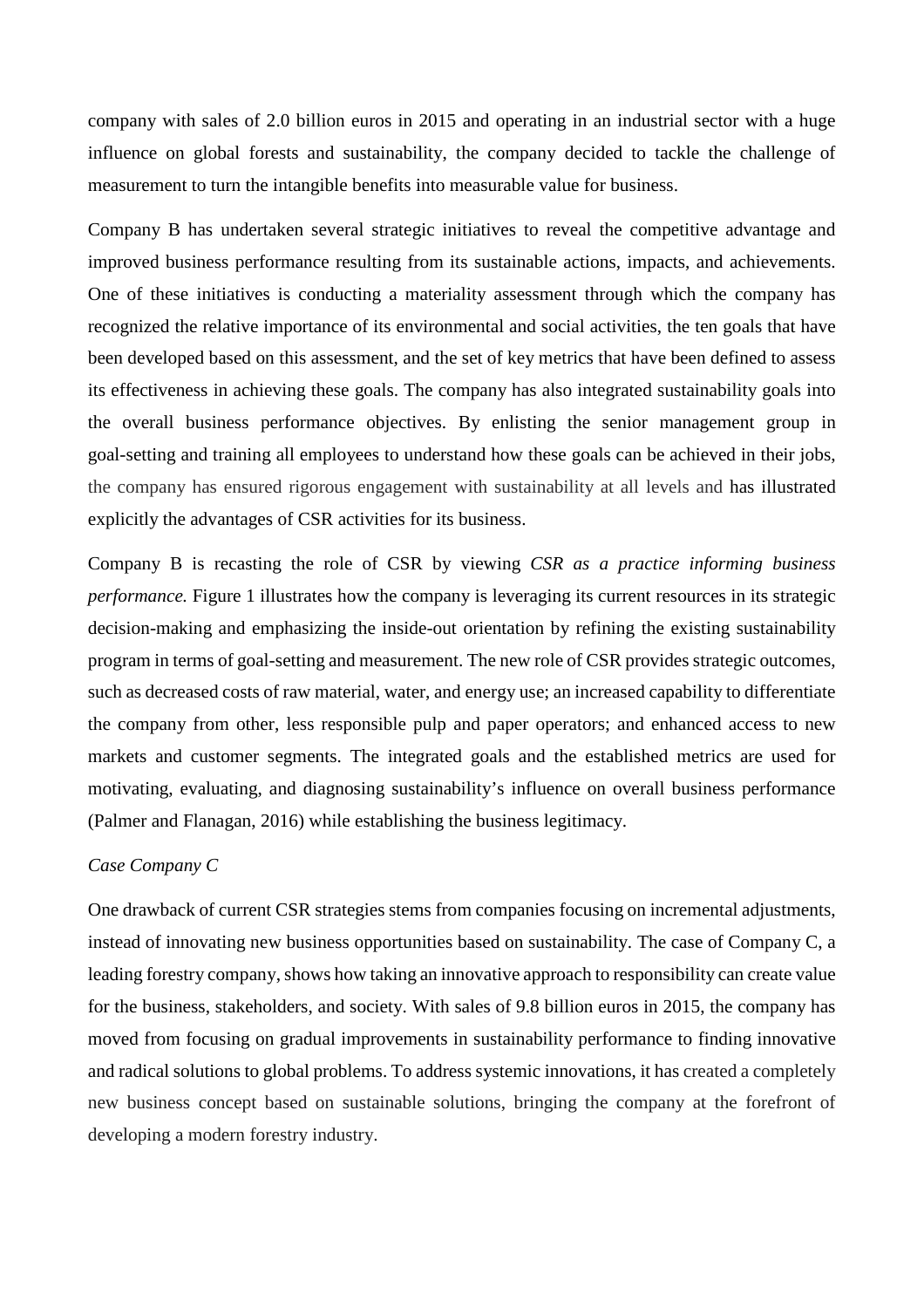To envision and implement new sustainability-driven business innovations, Company C has undertaken several strategic initiatives at the production, product, and organizational levels. At the production level, the company has invested in cleaner technology and resource efficiency, meaning that as natural resources are used in a judicious manner, energy-, production-, and cost efficiency has improved. By allocating resources to developing sustainable products, the company has launched unique products and solutions aligned with their "eco-design" approach, which guarantees that when products reach the end of their life cycle, they can be used for something new. At the organizational level, the radicalness of the sustainable innovations has enabled the company to innovate new business models by recognizing that its activities are linked to the larger ecosystem of which it is part (Boons *et al.,* 2013).

By taking a systemic approach to responsibility, Company C is recasting the role of CSR by seeing *CSR as a platform for creating new business innovations*. As illustrated in Figure 1, in its strategic decision-making, the company is prospecting for new, future resources and capabilities in the form of innovation, and taking an inside-out orientation by improving its production processes, developing new products, and crafting new business models. Sustainable innovation is defined as "a process where sustainability considerations (environmental, social, and financial) are integrated into company systems from idea generation through to research and development and commercialization. This applies to products, services and technologies, as well as to new business and organizational models (Boons *et al.,* 2013, 3). The strategic outcomes of engaging in sustainable innovations represent the improved utilization of resources and raw materials, an enhanced ability to attract innovative and motivated employees, and increased opportunities to develop new businesses and harness the potential of sustainability as a competitive advantage.

#### *Case Company D*

In today's CSR strategies, companies need to exceed national product safety requirements to meet their responsibility to consumers' health and wellbeing. Company D, a leading food industry group with net sales of 330 million euros in 2015, has been greatly influencing consumers' wellbeing through its convenience food products for decades. Indeed, many factors related to convenience food, such as poor nutritional content, heavily processed products, and the use of harmful additives, might damage consumer health. Recognizing its role in contributing to the long-term health of the nation, the company has developed its CSR program to better address issues related to nutrition and improve balanced eating habits.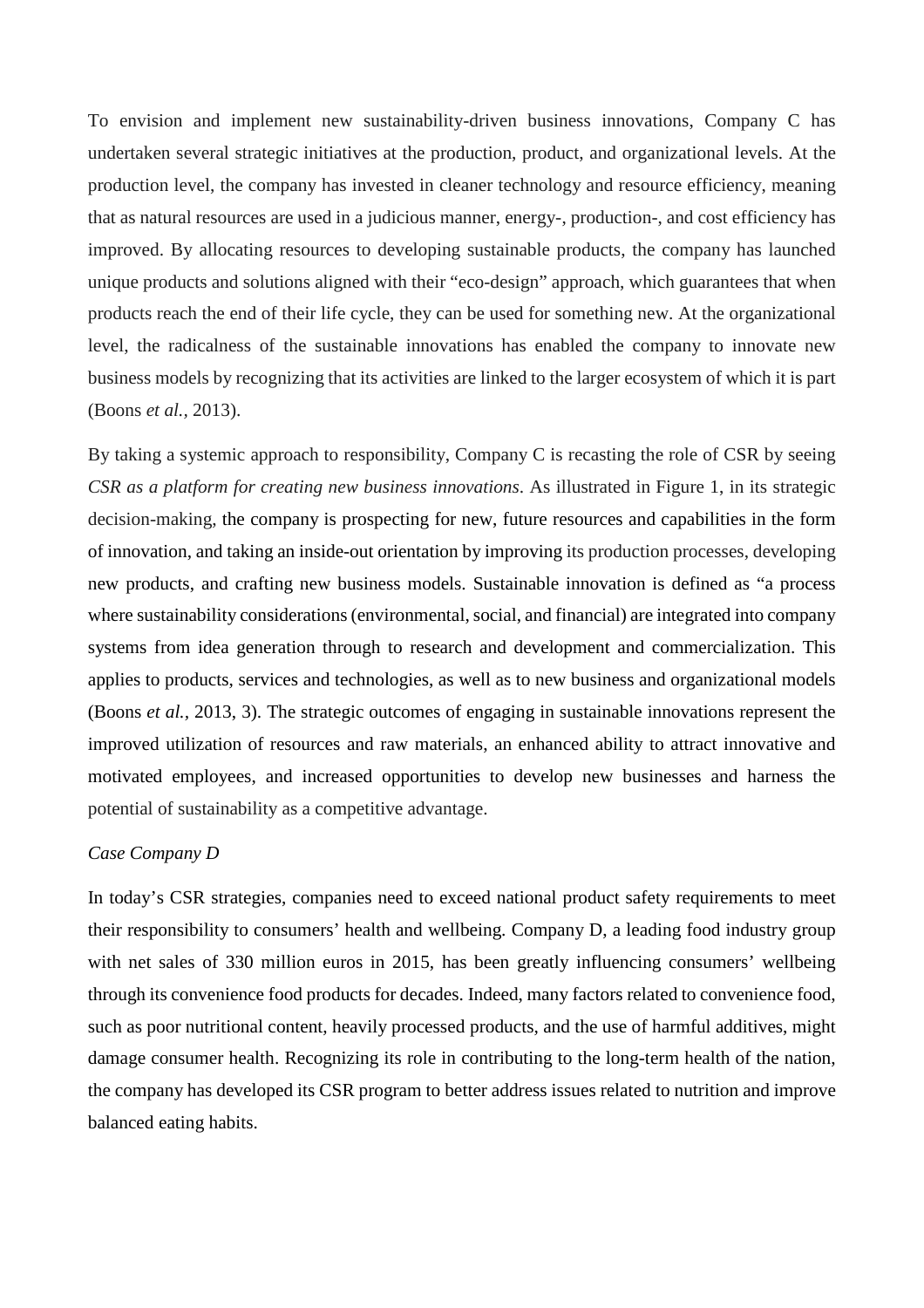Company D has implemented a number of strategic initiatives to support customers' present and future wellbeing. After recognizing that some of its food products did not meet the national objectives, the company drafted new nutritional guidelines for its products and launched a new, nutritionally balanced meals brand. The company has also improved consumers' access to nutritional information, which is regarded as one of the most promising instruments in promoting healthy choices. It has also fortified its nutritional expertise by hiring a nutrition specialist and intensified its collaboration with the National Nutrition Council. The company recognized that as a food manufacturer, it can promote not only healthier products, but also healthier eating habits.

By expanding its responsibility to transform consumer behavior toward healthier eating, Company D approaches *CSR as a perspective to transform the market*. In its strategic decision-making, it is prospecting new resources by seizing the market opportunity of consumers' health consciousness and following the outside-in orientation by influencing the ways consumers choose and eat food (Figure 1). The new role of CSR embraces transformative action, which "aims to improve life in relation to the myriad conditions, demands and potentialities of a fundamental problem" (Mick, 2006, 2). Strategic outcomes—such as greater influence on consumers' wellbeing, increased revenue stream from new products in the product portfolio, and reduced risk of a negative image and reputation show the potential of transformative actions to create a competitive advantage in the marketplace and go beyond individual wellbeing toward a collective, positive impact (Saarijärvi *et al.,* 2015).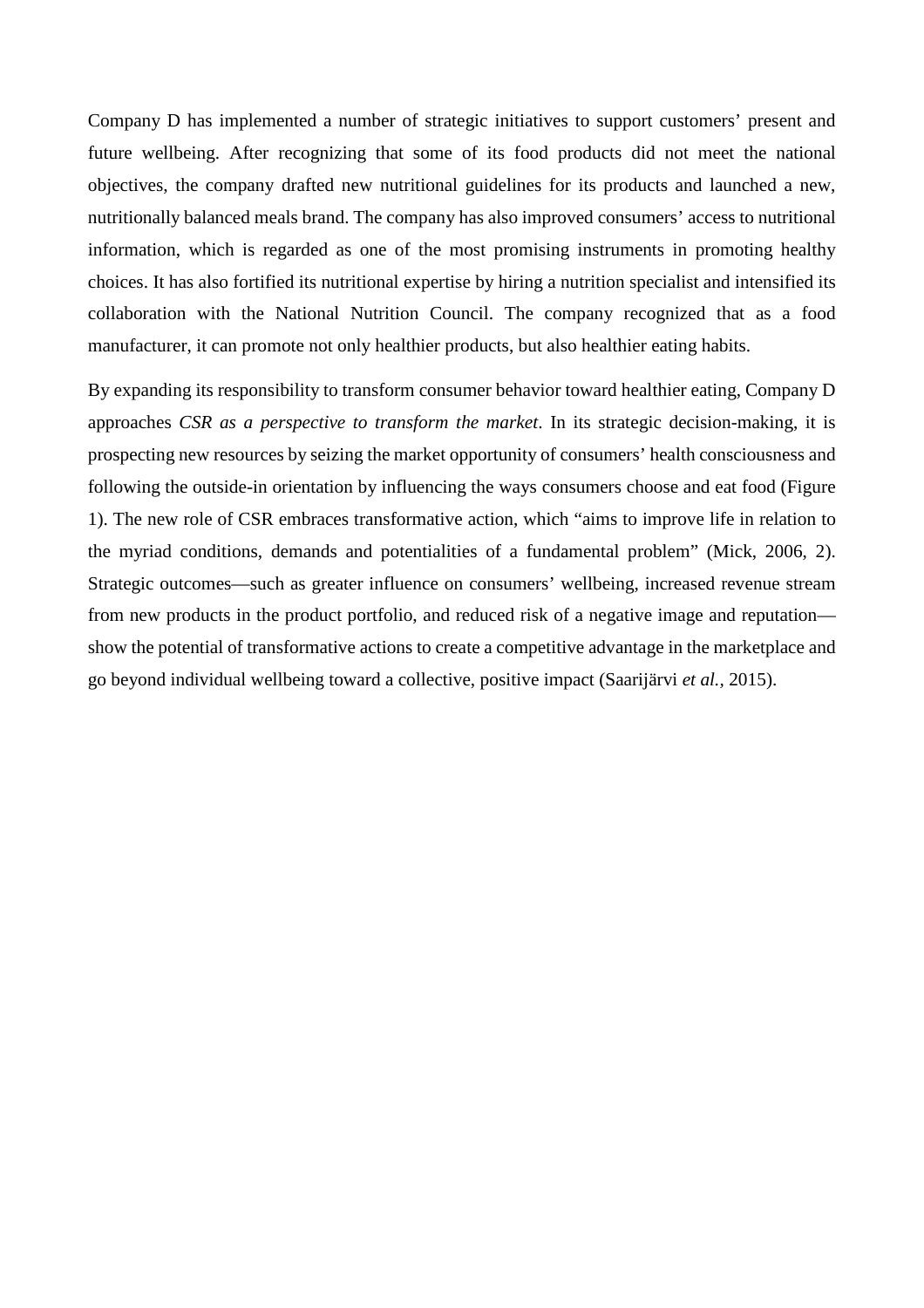Table 1. The roles, strategic initiatives, and strategic outcomes of role recasting.

| <b>Case/role</b>                                | <b>Strategic initiatives</b>                                                                        | <b>Strategic outcomes</b>                                                                     | <b>Illustrative quote</b>                                                                                               |
|-------------------------------------------------|-----------------------------------------------------------------------------------------------------|-----------------------------------------------------------------------------------------------|-------------------------------------------------------------------------------------------------------------------------|
|                                                 |                                                                                                     |                                                                                               |                                                                                                                         |
| Case A:                                         | - Enabling idea-sharing<br>among all stakeholders in                                                | - Greater stability in<br>different stakeholder                                               | "All our stakeholders<br>have high expectations                                                                         |
| CSR as a process for<br>engaging stakeholders   | an online think tank                                                                                | relationships                                                                                 | regarding our responsible<br>actions. We see it as a                                                                    |
|                                                 | - Investing in sustainability<br>issues recognized as<br>meaningful by multiple<br>stakeholders     | - Minimized risk of<br>conflict between divergent<br>objectives<br>- Increased market insight | prerequisite to our<br>existence that we can<br>keep up with and fulfill<br>those expectations,<br>which are constantly |
|                                                 | - Embracing stakeholder<br>democracy through two-<br>way information flow                           |                                                                                               | growing and changing."                                                                                                  |
| Case B:                                         | - Creating a set of goals<br>and metrics based on                                                   | - Decreased costs of raw<br>material, water, and energy                                       | "It is necessary for us<br>that investing in                                                                            |
| CSR as a practice<br>informing business         | materiality assessment                                                                              | use                                                                                           | sustainability also builds<br>our competitive                                                                           |
| performance                                     | - Integrating sustainability<br>goals into business                                                 | - Enhanced access to new<br>markets and customers                                             | advantage and increases<br>profitability. However,                                                                      |
|                                                 | performance objectives                                                                              | - Improved marketing                                                                          | the benefits of CSR<br>actions to profitability                                                                         |
|                                                 | - Ensuring senior<br>management engage in<br>sustainability goal-setting,<br>and training employees | position                                                                                      | are as difficult to<br>measure as measuring<br>marketing ROL"                                                           |
| Case C:                                         | - Investing in cleaner<br>technology and resource                                                   | - Improved utilization of<br>renewable resources and                                          | "Our responsibility<br>program doesn't only                                                                             |
| CSR as a platform for<br>creating new business  | efficiency                                                                                          | raw materials                                                                                 | mean numbers and<br>figures about how much                                                                              |
| innovations                                     | - Allocating resources for<br>developing ecological and<br>renewable products                       | - Enhanced ability to<br>attract innovative and<br>motivated employees                        | we are reducing or<br>improving certain<br>indicators year-on-year.                                                     |
|                                                 |                                                                                                     |                                                                                               | For us, this entire                                                                                                     |
|                                                 | - Innovating business<br>models to harness the<br>potential of sustainability                       | - Increased opportunities<br>to develop new businesses                                        | company is a<br>responsibility program."                                                                                |
| Case D:                                         | - Drafting new nutritional                                                                          | - Greater influence on                                                                        | "It is easier to recognize                                                                                              |
| CSR as a perspective to<br>fransform the market | guidelines for developing<br>healthier products                                                     | consumers' wellbeing<br>- Increased revenue stream                                            | the effects of responsible<br>actions retrospectively,<br>than to operate                                               |
|                                                 | - Investing in recruiting an<br>nutritional specialist and<br>collaborating with the                | from new products in<br>portfolio                                                             | prospectively, toward the<br>future. However, I feel<br>we are getting there,                                           |
|                                                 | <b>National Nutrition Council</b>                                                                   | - Reduced risk of negative<br>image and reputation                                            | taking greater<br>responsibility of our                                                                                 |
|                                                 | - Improving access to<br>product information                                                        |                                                                                               | customers' well-being."                                                                                                 |

# **5. Discussion**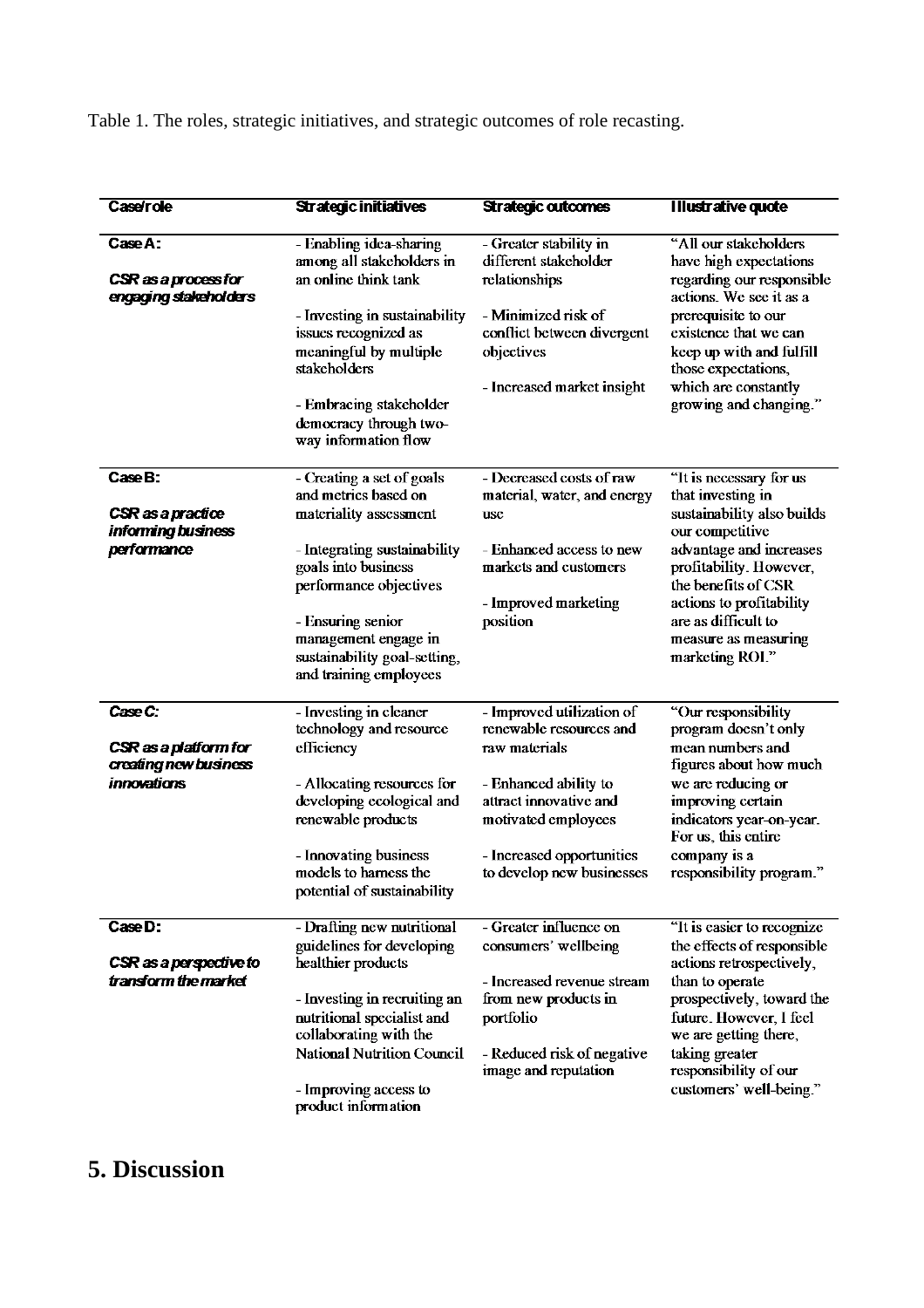This paper addresses the call for a new approach to strategy regarding sustainability (McPhee, 2014). We have argued that the role of CSR in the boardroom needs to be reconfigured, and we have illustrated potential new roles for CSR through two strategic dimensions: (1) an inside-out (firmoriented) vs. outside-in (market-oriented) orientation, and (2) an emphasis on leveraging vs. an emphasis on prospecting activities. Four case examples illustrate how frontrunner companies are meeting this challenge. By reconfiguring the role of CSR, they are recognizing opportunities in measuring performance, innovating new business, engaging stakeholders, and transforming the market toward true sustainability. These companies are not only limited to such CSR fundamentals as people and society, product stewardship, supply chain management, or material use. They are further harnessing the transformative potential of CSR to drive strategic initiatives that result in impactful strategic outcomes (Table 1).

The key contribution for top executives aiming for this transformation lies in recognizing the plurality of roles that CSR can take in corporate strategy and the strategic initiatives to enact these roles. Reflecting on Figure 1, executives can critically assess the current role of CSR in their organization and evaluate the most relevant roles for their organizational context and aspirations. Building on this, we encourage executives to view *CSR as a driver of corporate strategy and strategic initiatives*. Given this new role, we suggest that CSR can assist executives in evaluating and defining the critical elements of their strategy statements, namely the objective, scope, and advantage of the business (Collis and Rukstad, 2008). Knowing what the business aims to achieve (objective), the means of getting there (advantage), and the domain where the company will operate (scope) are all-important for an effective strategy (Collis and Rukstad, 2008), and they can be crystallized by adopting CSR as a strategic tool.

We argue that CSR is, by nature, multifaceted and complex. This is evident in the multiple roles CSR can take in corporate strategy, but also in other organizational dimensions. CSR influences many domains of business, and thus it should not be thought to belong to just one organizational function (e.g., Public Relations) or hierarchical level. Furthermore, CSR involves both ways of doing and ways of thinking inside the organization. We have analyzed CSR from a strategic perspective and argue that when seen as a strategic tool, CSR can offer more than guidance to mission statements or ethical values. It can help executives carry out new strategic initiatives involving resource and energy efficiency, sourcing, and stakeholder engagement that create value in various ways. For instance, these initiatives may give the company a more transparent image and help build a favorable brand position in consumers' minds.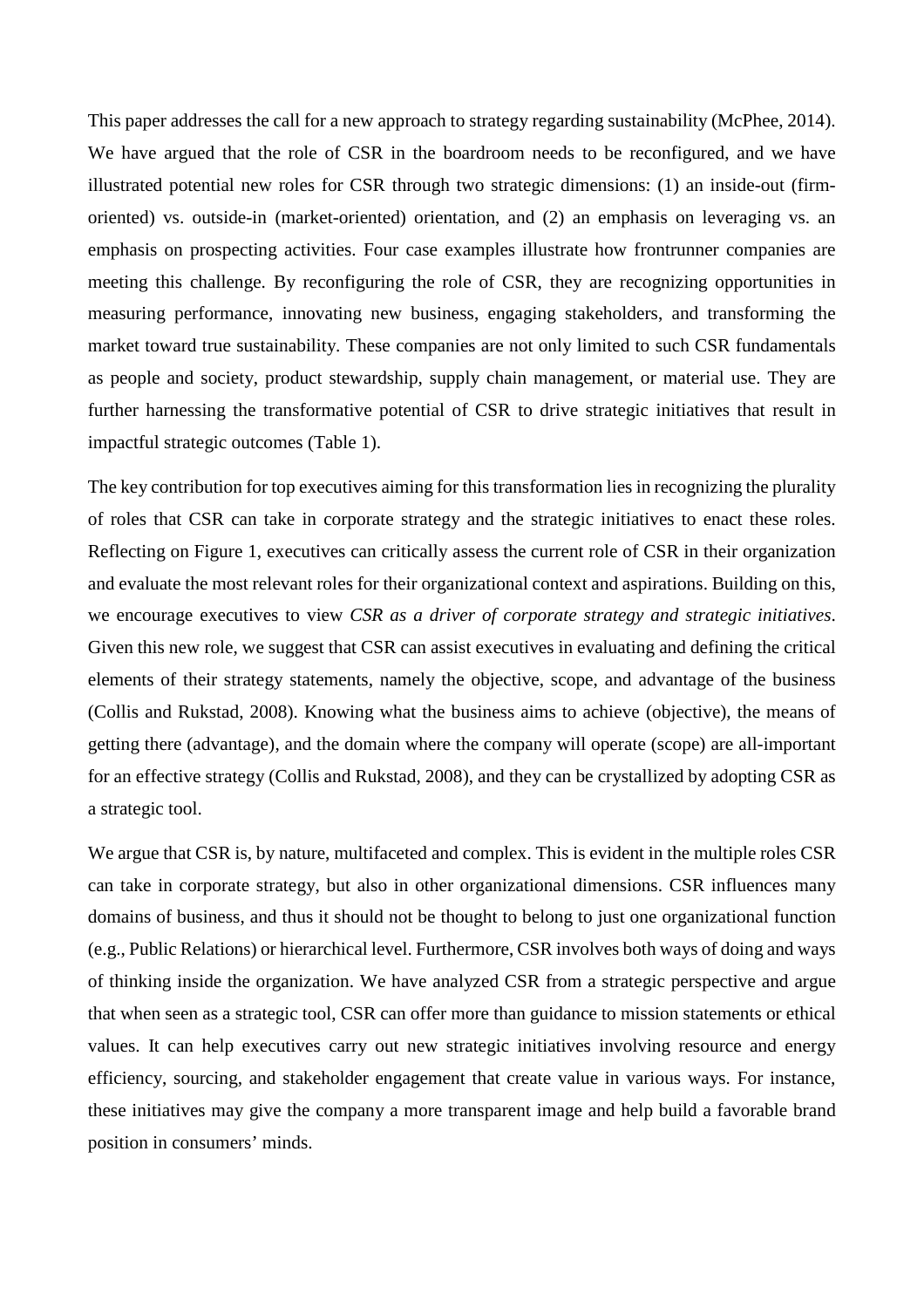Scholars and practitioners have long viewed CSR as a way of taking care of the environment, community, and society (Kudlak and Low, 2015) that is separate from strategy. We propose that CSR should be viewed next as *taking care* of corporate strategy. As Porter identified, tradeoffs are fundamental to strategy, but as Alberti *et al.* (2017) show, sustainability and profit goals can co-exist and turn the traditional trade-offs into new business strategies. More than co-existing, we suggest that by reconfiguring the role of CSR, sustainability and profit goals can cooperate in corporate strategy and lead companies to promising opportunities and a positive social impact.

## **References**

Alberti, F.G. and Garrido, M.A.V. (2017),"Can profit and sustainability goals co-exist? New business models for hybrid firms", *Journal of Business Strategy*, Vol. 38 No. 1, pp. 3-13.

Bonn, I. and Fisher, J. (2011), "Sustainability: the missing ingredient in strategy", *Journal of Business Strategy*, Vol. 32 No. 1, pp. 5-14.

Boons, F. and Ludeke-Freund, F. (2013), "Business models for sustainable innovation: state of the art and steps towards a research agenda", *Journal of Cleaner Production*, Vol. 45, pp. 9-19.

Carroll, A.B. (1999), "Corporate social responsibility: evolution of a definitional construct", *Business & Society*, Vol. 38 No. 3, pp. 268-295.

Collis, D.J. and Rukstad, M.G. (2008), "Can you say what your strategy is?", *Harvard Business Review*, Vol. 86 No. 4, pp. 82-90.

Day, G. and Moorman, C. (2010), *Strategy From the Outside In: Profiting from Customer Value*, McGraw Hill Professional, New York, NY.

Elkington, J. (1997), *Cannibals with Forks: The Triple Bottom Line of the 21st Century Business*, Capstone, Oxford.

Kudlak, R. and Low, K. (2015), "Special issues dedicated to CSR and corporate sustainability: a review and commentary'. *Long Range Planning*, Vol. 48 No. 3, pp. 215-227.

March, J.G. (1991), "Exploration and exploitation in organizational learning", *Organization Science*, Vol. 2 No. 1, pp. 71-87.

Matten, D. and Moon, J. (2008), ""Implicit" and "explicit" CSR: a conceptual framework for a comparative understanding", *The Academy of Management Review*, Vol. 33 No. 2, pp. 404-424.

McPhee, W. (2014), "A new sustainability model: engaging the entire firm", *Journal of Business Strategy*, Vol. 35 No. 2, pp. 4-12.